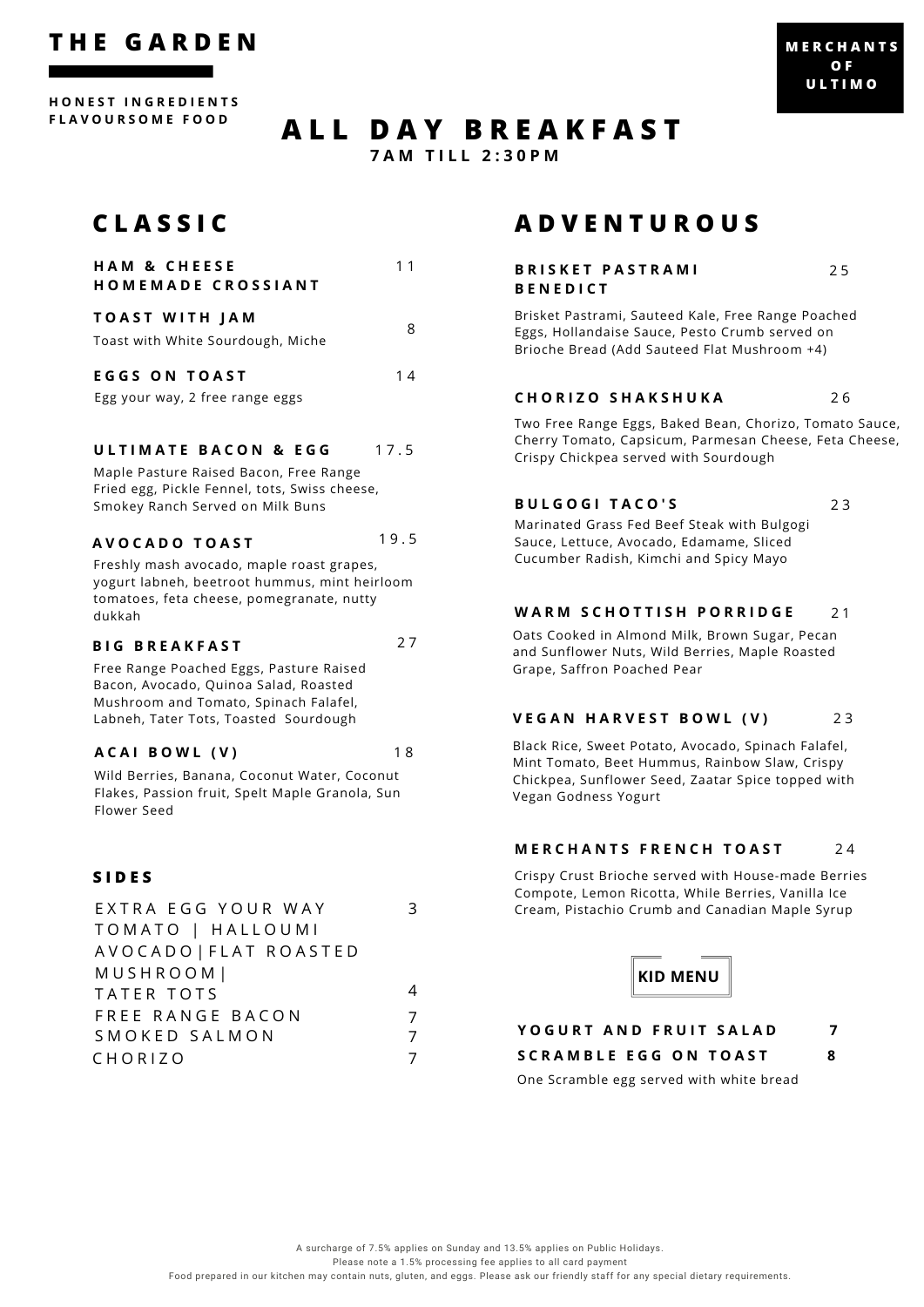

**HONEST INGREDIENTS**<br>FLAVOURSOME FOOD

# ALL DAY BREAKFAST

**M E R C H A N T S O F U L T I M O**

**7 A M T I L L 2 : 3 0 P M**

## **CREATE YOUR OWN OMELLETE**

## **14.90**

**STEP 1: CHOOSE YOUR EGG** FREE RANGE FREE RANGE EGG WHITE (+3)

**STEP 2 : CHOOSE 3 FILLINGS**

(ADDITIONAL FILLINGS +1) Avocado (+2) Broccoli Capsicum Cherry Tomato Chilli Corn Feta Curd Halloumi (+2) Jalapenos Kale Mozzarella Mushroom Kalamata Olives Spanish onion Sweet potato Spinach Quinoa **STEP 3: CHOOSE YOUR PROTEIN +4**

Woodfire Chicken Breast Free Range Bacon Free Range Shaved Leg Har Smoked Salmon

A surcharge of 7.5% applies on Sunday and 13.5% applies on Public Holidays. Please note a 1.5% processing fee applies to all card payment Food prepared in our kitchen may contain nuts, gluten, and eggs. Please ask our friendly staff for any special dietary requirements.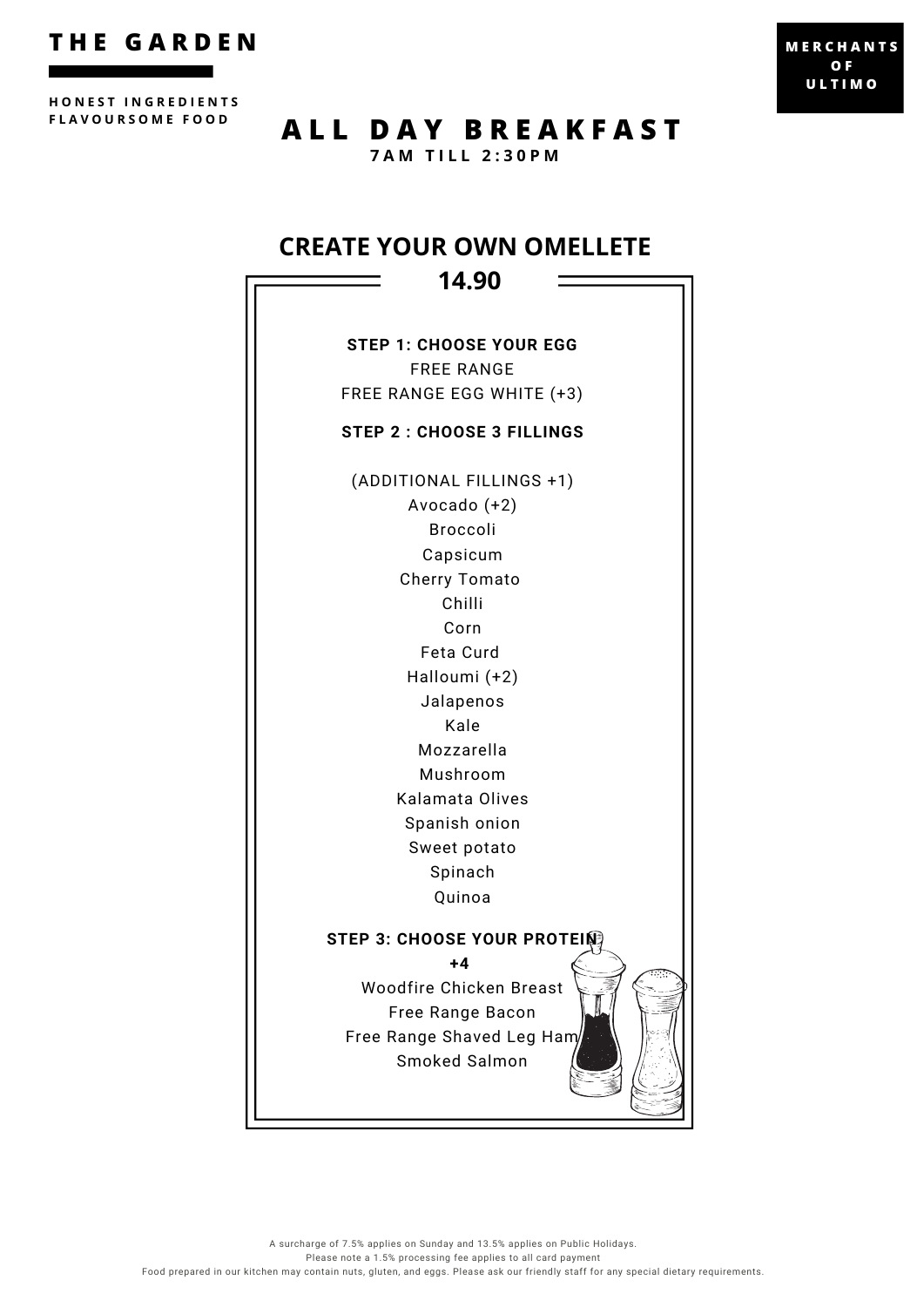

**H O N E S T I N G R E D I E N T S F L A V O U R S O M E F O O D**

**M E R C H A N T S O F U L T I M O**

# **SHAKE UP YOUR OWN SALAD 15.90**

## **STEP 1: CHOOSE YOUR BASE**

Mixed Greens and Seeds (GF) Organic Quinoa & Brown Rice (GF) Buckwheat Noodles

## **STEP 2 : CHOOSE 6 FILLINGS**

Almonds Avocado (+2) Baby Spinach Black Rice Beetroot Broccoli Boiled Egg (+1) Carrot Cashew Nut Cherry Tomato Corn Capsicum Cauliflower (Roasted) Chili Cucumber **Chickpeas** Edamame Beans Feta Curd (+2) Green Beans Kale Lentil Mushrooms Pine Nuts Pumpkin Seeds Quinoa Rainbow slaw (+1) Roasted Pumpkin Sweet Potato Spanish Onion Organic Brown Rice Olives Kalamata Wakame Seaweed (+1) Walnut

## **STEP 3 : CHOOSE YOUR PROTEIN**

**L U N C H 1 1 A M U N T I L 2 : 3 0 P M**

> Halloumi (+4) Falafel (+5) Crispy Skin Salmon (+12) 150g Grilled Chicken Breast (+8) 150g Grass Fed Beef (+10) Crumb Chicken (+8)

## **STEP 4: CHOOSE YOUR**

## **DRESSING**

(SELECT 1 ) Aged Balsamic Toasted Sesame Dressing Extra Virgin Olive oil Chimichurri Chipotle Mayo Vegan Green Yogurt Miso Dressing Tahini Dressing Citrus Vinaigrette

## **C H E F ' S C R E A T I O N S**

2 5

**P O K E B O W L ( G F )** Sashimi Salmon, Avocado, Miso Brown Rice, Edamame Beans, Pickle Carrot, Wakame Seaweed, Red Radish, Sesame Dressing, Spicy Mayonnaise

#### **C R I S P Y S K I N S A L M O N B O W L** 2 8

Buckwheat Noodle, Shallot, Crispy Onion, Pickle Carrot, Green Beans, Cucumber, Chili, Toasted Sesame Dressing

#### **G R I L L E D C H I C K E N S A L A D ( G F )** 2 4

Kale, Pumpkin, Cherry Tomatoes, Quinoa, Corn, Cucumber, Boiled Egg, Almond, Dukkah, Citrus Dressing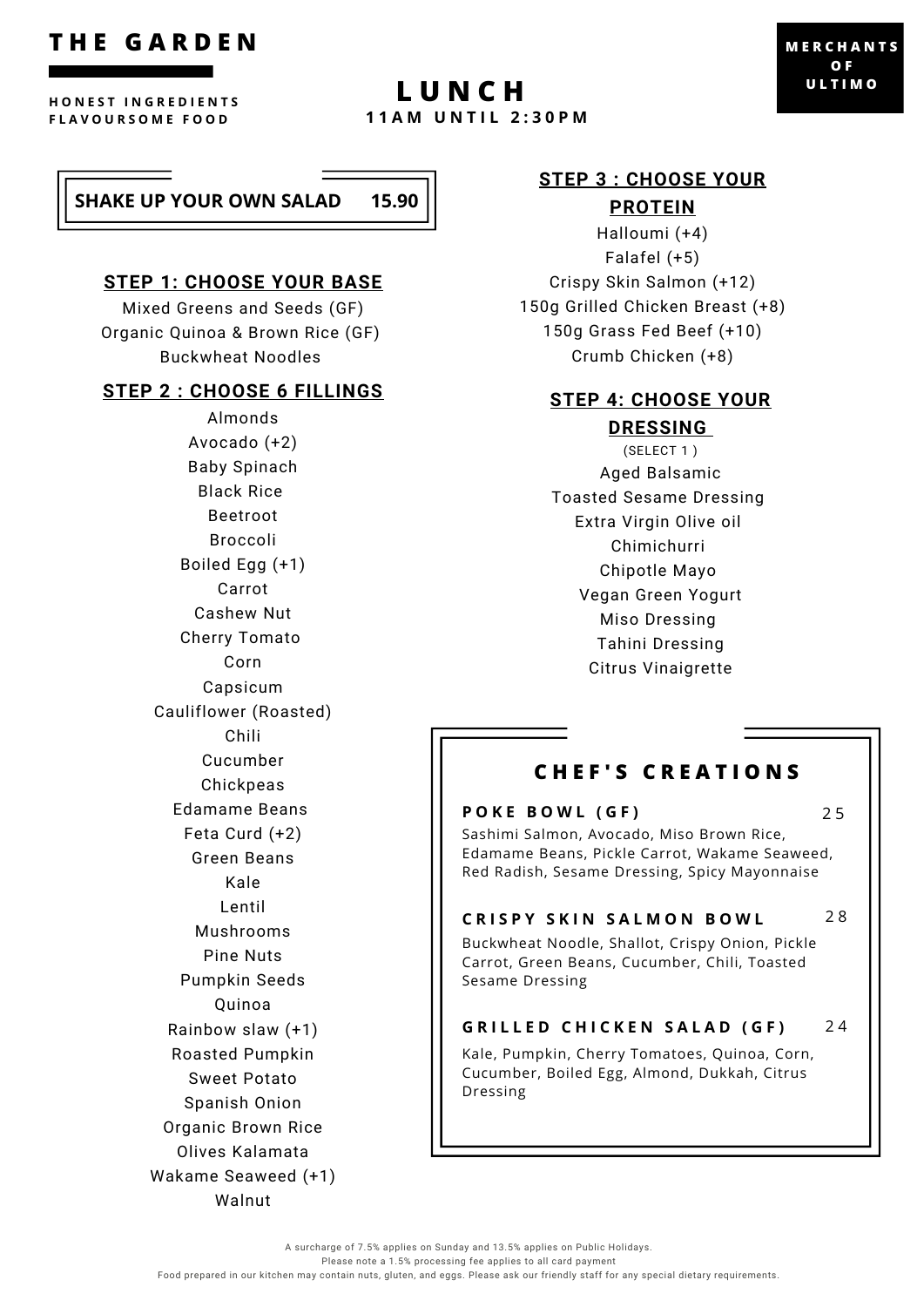## **H E N R Y ' S B L O C K**

#### **W O O D F I R E D R O T T I S E R I E S**

**L U N C H & D I N N E R**

**1 1 A M U N T I L 8 P M**

# TRADITIONAL WOODFIRE

#### **W O O D - F I R E D L A M B C U T L E T** 30

27

Grilled Broccoli, Grilled Butter Potato, Zatar Spice, Harissa Sauce spread with Labneh

#### **H E N R Y ' S P R O T E I N B O X**

Choose your meat of the day, Miso Brown Rice, Rainbow Salad, Chimichurri, House-made Sambal, Tomato Salsa, Cucumber, Spiced Sweet Corn *Choose your protein:*

- Chicken Breast
	- Grass-fed Beef Rump
	- Spanish Chorizo
	- Baked Salmon

## BURGERS

#### **M E R C H A N T S B I G B O Y** 26

200g Wagyu beef Patties, Triple American Cheese, Lettuce, Homemade Pickled Cucumber, Onion Rings, Bacon, House-made Beetroot Relish Mayo served on milk bun with beer battered fries

#### **W O O D - F I R E D C H I C K E N B U R G E R** 24

Grilled chicken, Lettuce, Avocado, Tomato, Swiss cheese, Smokey Ranch Mayo and Bbq Sauce served on milk bun with beer battered fries

#### **S W E E T S P I C E D C R U N C H** 24

Butter Milk Crispy Chicken Coated with Housemade Sweet Sauce, Swiss Cheese, Coleslaw, Pickle Cucumber served on milk bun and Beer Battered Fries

#### **B R I S K E T D A D D Y S A N D W I C H** 24

Brisket Pastrami, Onion Rings, American Cheese, Tomato, Lettuce, House-made Pickle Mayonnaise on Sourdough Bread, Beer Battered Fries



#### **S O B A A N D P E S T O S A L M O N** 32

Cold Sasame Soba Noodle, Baked Salmon, Tobiko, Grilled Broccolini, Pesto Crumb

Grass-fed Steak of the week, Creamy Slaw, Choice of Sauce and Fries **S T E A K O F T H E W E E K 2 5 0 G** Market Price

#### **C H I C K E N S A T A Y S K E W E R**

Miso Brown Rice, Fried Onion, Side Salad served with Authentic East Java Peanut Sauce

#### **A U S S I E W A F F L E C H I C K E N**

House-made Waffle, Crispy Chicken, Bacon, House-made pickle, Tater Tots served with Maple Syrup and Smokey Ranch

## CHOICE OF SAUCE

Chimichurri



27

27

- Gravy Pepper Corn House-made Sambal
	- SIDES

| Chili Parmesan corn                                     | 6  |
|---------------------------------------------------------|----|
| Chili Parmesan fries                                    | 10 |
| Beer battered fries                                     | 9  |
| Sweet potato fries                                      | 9  |
| Roasted chat potatoes<br>served with Mayo and Herbs Oil | 10 |
| Side salad                                              | 10 |
| Side 150g Beef Rump                                     | 11 |
| Side 180g Chicken Breast                                | 11 |

## KID MENU

**K I D C R U M B C H I C K E N A N D C H I P S** 1 0

A surcharge of 7.5% applies on Sunday and 13.5% applies on Public Holidays. Please note a 1.5% processing fee applies to all card payment

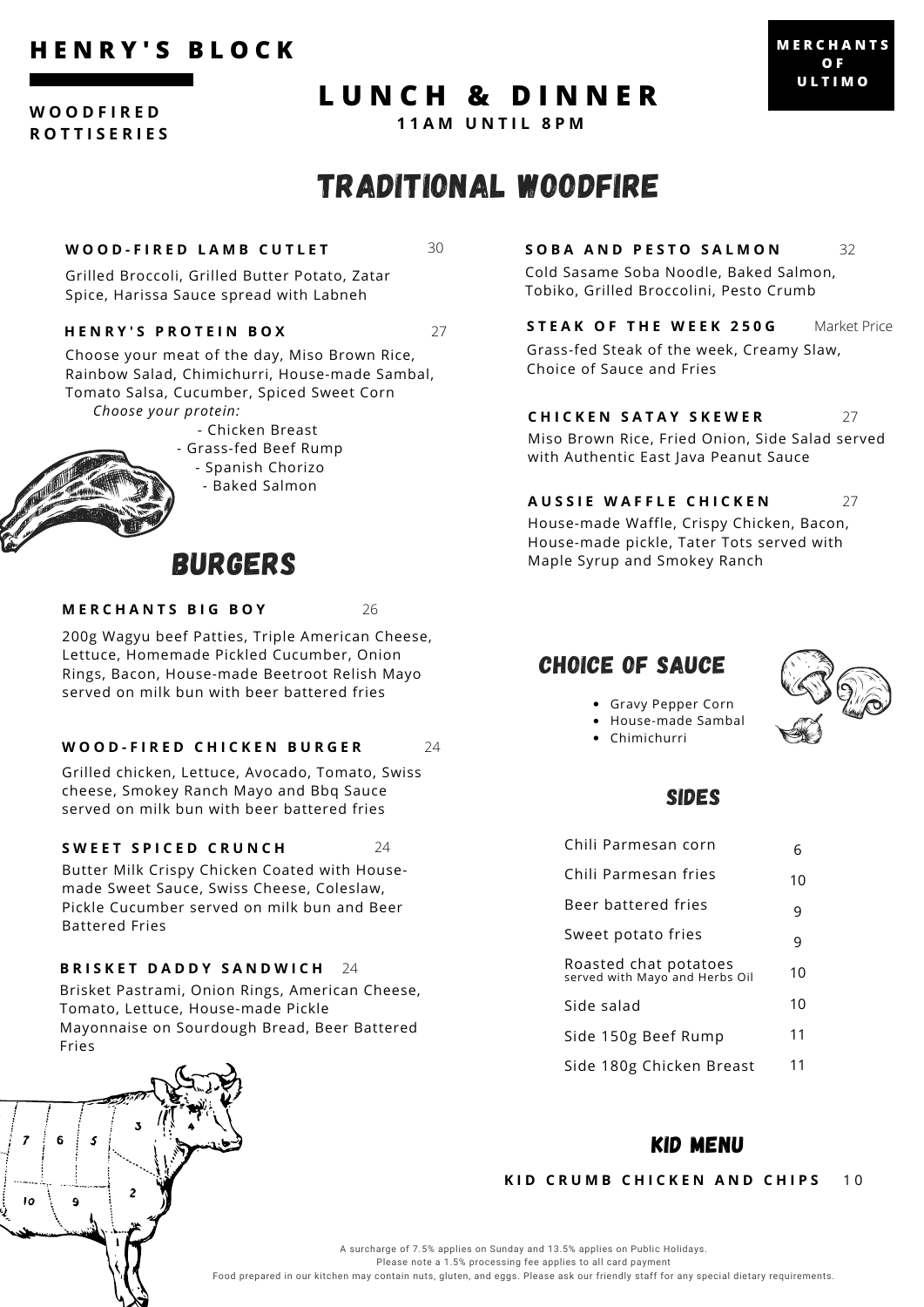## **P I Z Z A B I R R A**

**F R E S H H O U S E - M A D E P A S T A**

## **S T A R T E R**

**B R U S C H E T T A** 1 7 Roma tomatoes, garlic, basil,extra virgin olive oil, basil, crispy bread

**F O C A C C I A** House-made pizza bread, Extra Virgin Oil, Oregano, Rosemary, Sea Salt  $1\,4$ 

**G A R L I C B R E A D** Home made bread, with garlic butter, Parsley, Sea Salt  $14$ 

**M I X E D I T A L I A N O L I V E S** 1 0 Selection of imported Italian olives,served with housemade bread

 $20$ 

**C A L A M A R I F R I T T I** Fresh Squid, Lemon, Aioli

**C O Z Z E M A R I N A R A** Black Australian mussels, white wine, garlic, parsley, chilli, crispy bread, Parsley and Napolitana Sauce  $22$ 

**A N T I P A S T O A L L ' I T A L I A N A** Selection of pork meat and cheese and olives, served with a focaccia 3 5

**D E L I P L A T T E R** Mortadella, Prosciutto, Ham, Salumi, Mix Olives, Pickled Chilly, Home-made Bread 2 7

## **S A L A D**

**C A P R E S E** Roma Tomato, Buffalo Mozzerella, Basil, Olives Oil, Rocket and Housemade Bread 1 9

**R O C K E T S A L A D** Rocket leaves, Pears, Walnut, Parmasan, Balsamic Dressing 1 8

**I N S A L A T A D E L L O R T T O** 2 0

Mixed leaves, Olives, Red Onion, Capsicum, Olives, Cherry Tomato, Cucumber, Feta Cheese, Balsamic Dressing

**B U R R I A T A S A L A D**  $25$ 

Burriata with Prosciutto, Grape Tomato, Balsamic, Olive Oil, Rock Melon

## **C H E F ' S C R E A T I O N S**

**F E T T U C C I N I L A M B R A G U** 3 2

**G N O C C H I T R U F F L E** 3 1

**V E G A N S P A G H E T T I** 2 4

# **P I Z Z A & P A S T A**

**1 1 : 3 0 A M U N T I L 8 P M**

## **CREATE YOUR OWN PASTA**

#### **STEP 1: CHOOSE YOUR PASTA**

**SPAGHETTI +4 STRACCI SQUID INK +4 RAVIOLI +6 FUSILLI**

**EGG FETTUCCINE +4 GNOCCHI +4 PENNE (GF) +2 CASARECCE+4**

**PUTTANESCA** Peeled Tomato Sauce, Anchovies, Olives, Caper, 26

**BOSCAIOLA**

**MARINARA**

**CALABRESA** 

(Spicy) 25

#### **STEP 2 : CHOOSE YOUR SAUCE**

#### **SCOGLIO**

*SEAFOOD*

Garlic, Squid, Mussels, Prawns, Cherry Tomato, Parsley, 32

#### **GAMBERI**

King Prawns, Zucchini, Cherry Tomato, Fresh Chili, Garlic, Parsley, Pangrattato 27

*MEAT*

#### **BOLOGNESE**

Peeled Tomato Sauce, Carrots, Garlic, Onion, Celery, Slow Cooked Ragu, 23

**CLASSIC CARBONARA** Guanciale, Egg, Parmesan,

Pecorino Romano 24

*VEGETARIAN*

#### **TRUFFLE MUSHROOM**

Mushroom, Gorgonzola, Cream, Truffle Paste, 27

#### **VEGETARIANA**

Eggplant, Zucchini, Mushroom, Grape Tomato, Cherry Tomato, Garlic, Parsley, parmasan. 25

**PESTO CREAME** Basil, Garlic, Pine nut, Parmesan,

Pink Sauce, N'Duja, Onion, Mushroom, Cherry Tomato

Zucchini, Grape Tomato, Olive Oil 23

Bacon, Onion, Mushroom Cream, Garlic, Parsley, Parmesan 24

Squid, Mussels, Prawn, Garlic, Chilly, Napoletana, Parsley 30

#### **ARRABBIATA (spicy)**

Fresh Chilly, Garlic, Calabrian Chily, Spanish Onion Tomato Sauce, Burrata 26

#### **STEP 3 : ADD MEAT & VEGETABLE**

| <b>HAM</b>     | $+3$ | Eggplant, Zucchini, Roasted         |      |
|----------------|------|-------------------------------------|------|
| Pork Cheeks    | $+4$ | Capsicum, Capers, Olives, Broccoli, |      |
| Prawns         | $+6$ | <b>Mushroom</b><br>$+1$             |      |
| Squid          | $+5$ | Cherry Tomaotoes                    | $+2$ |
| <b>Mussels</b> | $+5$ | Artichokes                          | $+1$ |
| Bacon          | $+4$ |                                     |      |
|                |      | EVTDA CUEECE                        |      |

#### **EXTRA CHEESE**

| Parmesan       | $+1$ |
|----------------|------|
| Gorgonzola     | $+2$ |
| Pecorino       | $+2$ |
| Burrata        | $+8$ |
| <b>Buffala</b> | $+6$ |
|                |      |

A surcharge of 7.5% applies on Sunday and 13.5% applies on Public Holidays.

Please note a 1.5% processing fee applies to all card payment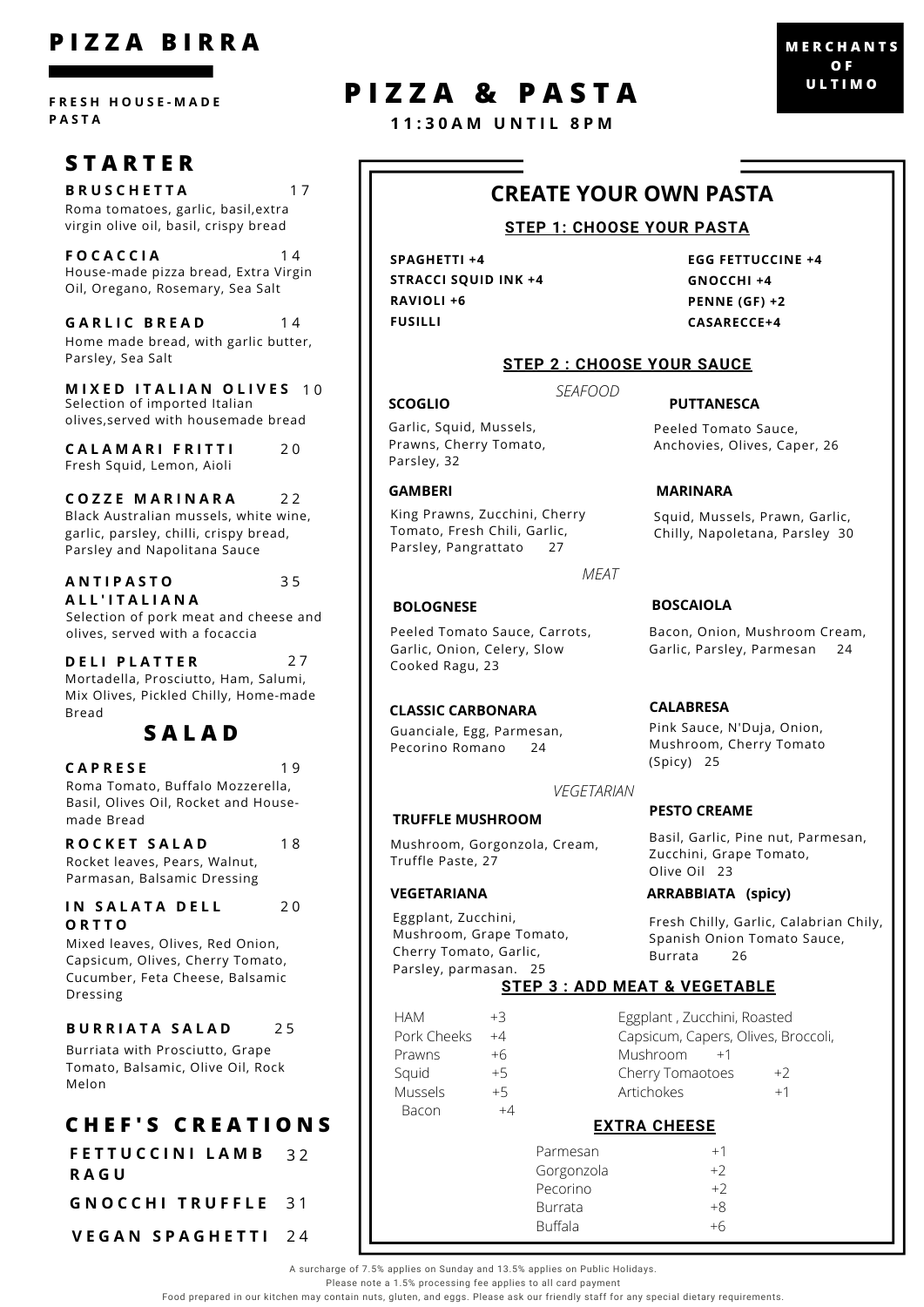## **P I Z Z A B I R R A**

**T R A D I T I O N A L I T A L I A N C O O K I N G I N S Y D N E Y**

## **P I Z Z A R O S S E**

## **M A R G H E R I T A** Tomato Sauce, Mozzarella, Basil, Olive Oil **B U F A L A**

2 3

2 5

2 4

2 5

2 6

2 6

2 7

2 5

2 5

Tomato Sauce, Fresh Buffalo Mozzarella, Basil

#### **N A P O L E T A N A**

Tomato Sauce, Mozzarella, Capers, Anchovies, Olives

## **D I A V O L A**

Tomato Sauce, Mozzarella, Roasted Pepper, Salami, Fresh Chili, Olives

## **C A P R I C C I O S A**

Tomato Sauce, Mozzarella, Mushroom, Ham, Artichokes, Olives

#### **P A R M A**

Tomato sauce, Mozzarella, Prosciutto, Rocket, Cherry Tomato, Parmesan

## **P R A W N**

Tomato sauce, King Prawns, Parsley, Rocket, Garlic Oil, Chilli Oil, Mozzarella Cheese

## **V E G E T A R I A N**

Tomato sauce, Mozzarella, Eggplant, Roasted Capsicum, Zucchini, Parsley

#### **C A L A B R E S E**

N'Duja, Capsicum, Onion, Calabrian Chilli, Tomato Sauce

## **M E A T L O V E R**

Cheese (spicy)

Tomato Sauce, Mozzarella, Ham Pork Sausage, Mortadella Peporini 2 8

# **P I Z Z A & P A S T A**

**1 1 : 3 0 A M U N T I L 8 P M**

# **P I Z Z A B I A N C H E M E R C H A N T S P I Z Z A**

**M E R C H A N T S O F U L T I M O**

2 7

Double Cheese, Guanciale, Zucchini, Cherry Tomato, Rocket, Parmesan

#### **T R U F F L E** 2 7

Mozzarella, Gorgonzola, Mushroom, Truffle Paste

#### **S A L S I C C I A E P A T A T E**  $25$

Mozzarella, Italia Pork Sausage, Roasted Potatoes, Rosemary

#### **Q U A T T R O F O R M A G G I** 2 5

Mozzarella, Gorgonzola, Parmesan, Taleggio

#### **P I Z Z A M O R T A D E L L A** 2 5

Mozzarella, Mortadella, Corn, Burratta, Parmesan

## **C A L Z O N I**

**H A M C A L Z O N E** Tomatoe sauce, mozzarella, ham, mushroom 2 5 **P R O S C I U T T O C A L Z O N E** Tomatoe sauce, mozzarella, prosciutto gorgonzola 2 5

## **B A K E D P A S T A**

| LASAGNA                      | 27 |
|------------------------------|----|
| Slow Cooked Beef Ragu,       |    |
| Besciamella, Parmasan, Bread |    |

## **KID MENU**

1 4

**S P A G H E T T I B O L O G N E S E**

**S P A G H E T T I N A P O L E T A N A** 1 2

A surcharge of 7.5% applies on Sunday and 13.5% applies on Public Holidays.

Please note a 1.5% processing fee applies to all card payment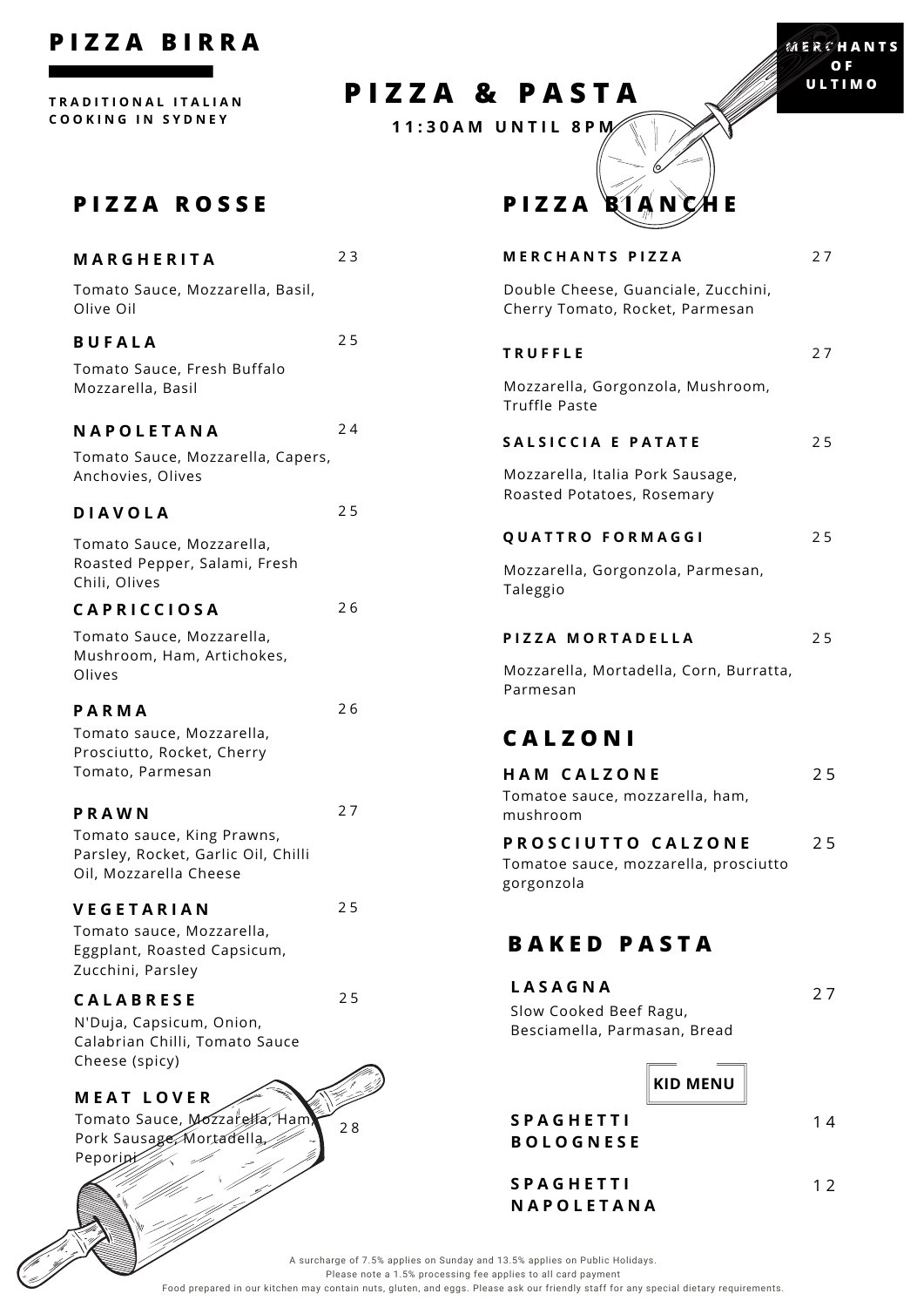## **T H E G A R D E N**

# **D R I N K U P D E D E D E D E D E D E D E D E D E D E D E**

**H O N E S T I N G R I D I E N T F L A V O U R S O M E F O O D**

# **C O F F E E**

| <b>Espresso</b>                  | 4.5          |
|----------------------------------|--------------|
| <b>House Blend Black / White</b> | $4.7$   5.2  |
| Single 0                         | $+.70$       |
| Decaf                            | $+.70$       |
| <b>Extra</b>                     | $+.70$       |
| <b>Cold Filter</b>               | 7            |
| <b>Batch Brew</b>                | 6            |
| <b>Specialty V60 Pour Over</b>   | 8            |
| <b>Affogato</b>                  |              |
| Double Espresso Poured Over      | 9            |
| Vanilla Ice-Cream                |              |
| <b>Turmeric Latte</b>            | $6 \mid 6.5$ |
| Matcha Green Tea Latte           | 6   6.5      |
| Iced Coffee                      | 6            |
| Black   White                    |              |
| Add Ice Cream                    | $+2.0$       |
| <b>Iced Mocha</b>                | 7            |
| <b>House Hot Chocolate</b>       | 5            |
| <b>Belgian Hot Chocolate</b>     | 7            |

# **J U I C E S**

| ORANGE JUICE<br>Freshly Squeeze                                                   |      |
|-----------------------------------------------------------------------------------|------|
| <b>GREEN DETOXIFIER</b><br>Green Apple, Celery, Lemon,<br>Cucumber, Spinach, Mint | 10.5 |
| <b>TROPICAL JUICE</b><br>Orange, Pear, Strawberry, Passionfruit Pulp              | 10.5 |
| CITRUS ZINGER<br>Orange, Carrot, Tumeric, Ginger                                  | 10.5 |
| LOVE POTION<br>Watermelon, Apple, Strawberry, Basil                               | 10.5 |

# **S M O O T H I E S**

| ACAI SMOOTHIE<br>Organic Acai Pulp, Organic Banana, Coconut<br>Water, Garnish With Spelt Marple, Roasted<br>Coconut Flakes                                                                                   | 12                              |
|--------------------------------------------------------------------------------------------------------------------------------------------------------------------------------------------------------------|---------------------------------|
| <b>SALTED ALMOND</b><br><b>BUTTER</b>                                                                                                                                                                        | 12                              |
| Vegan Almond Butter, Cashew Nut, Coconut<br>Sorbet, Activated Almond Milk, Cacao Nibs,<br>Native Cinnamon, Pink Himalayan salt                                                                               |                                 |
|                                                                                                                                                                                                              |                                 |
|                                                                                                                                                                                                              | 12                              |
| <b>GREEN SMOOTHIES</b><br>Avocado, Celery, Apple, Banana, Pistachio<br>Gelato, Spinach, Coconut Water, Garnish with<br>Hemp Seed<br><b>MILKSHAKE</b><br>Banana   Vanilla   Chocolate   Strawberry<br>Nutella | 11<br><b>KID MILKSHAKE</b><br>6 |
|                                                                                                                                                                                                              |                                 |
| ADD SUPERFOOD<br>Whey Protien (24.5g/serve)                                                                                                                                                                  | 3.5                             |

## **TEA & KOMBUCHA**

| <b>Chai Brew Latte</b>            |    |
|-----------------------------------|----|
| Kombucha                          | 7  |
| Please ask for Flavours           |    |
| <b>Hot Tea</b>                    | 6  |
| English Breakfast   Chamomile     |    |
| Earl Gray   Sencha   Peppermint   |    |
| Lemongrass n Ginger   Masala Chai |    |
| Ice Tea                           |    |
| This Week House Made Ice Tea      | 55 |
|                                   |    |

Please note a 1.5% processing fee applies to all card payment